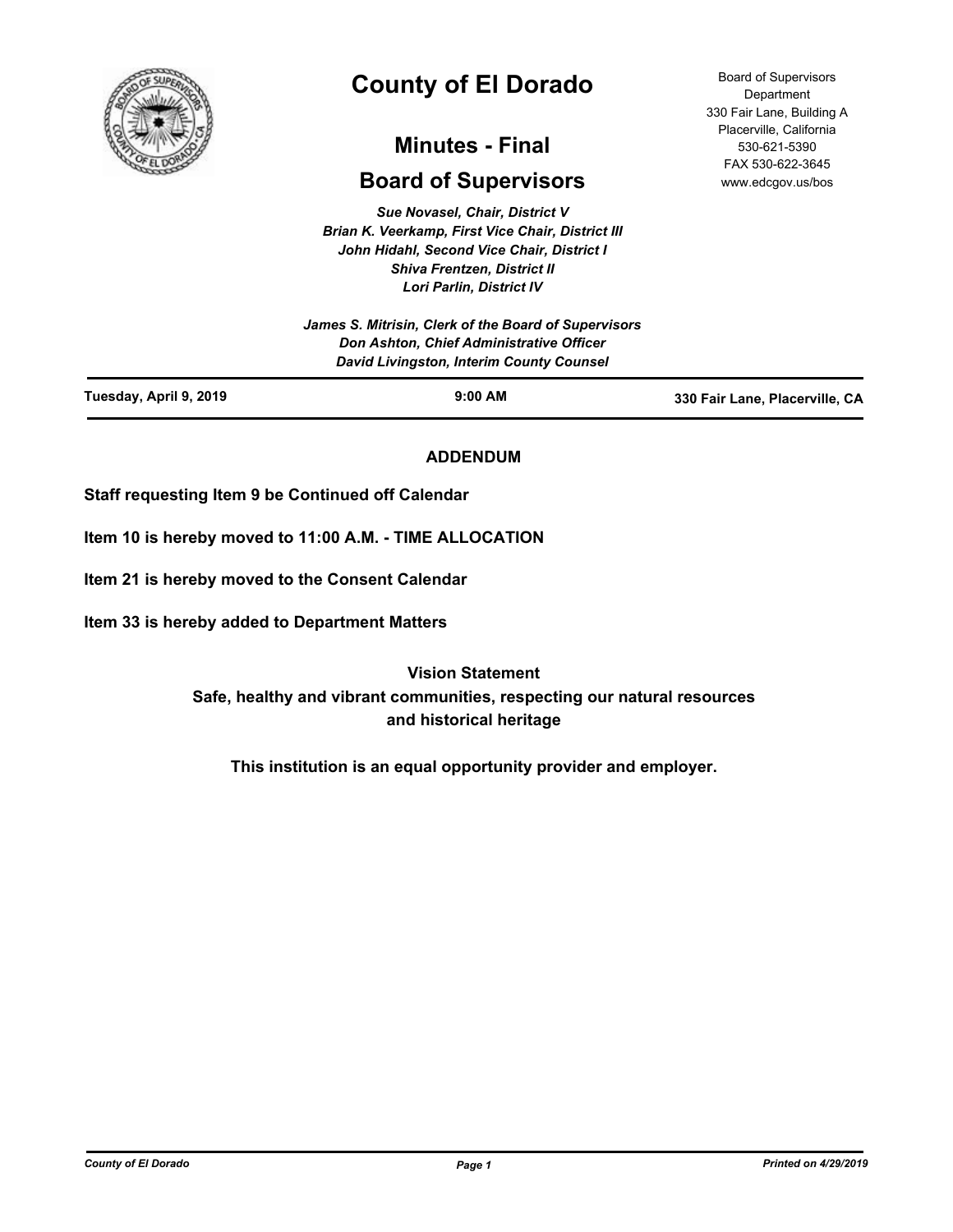Live Web Streaming and archiving of most Board of Supervisors meeting videos, all meeting agendas, supplemental materials and meeting minutes are available on the internet at: http://eldorado.legistar.com/Calendar.aspx

To listen to open session portions of the meeting in real time, dial (530) 621-7603. This specialized dial in number is programmed for listening only and is operable when the audio system inside the meeting room is activated. Please be advised that callers will experience silence anytime the Board is not actively meeting, such as during Closed Session or break periods.

The County of El Dorado is committed to ensuring that persons with disabilities are provided the resources to participate in its public meetings. Please contact the office of the Clerk of the Board if you require accommodation at 530-621-5390 or via email, edc.cob@edcgov.us, preferably no less than 24 hours in advance of the meeting.

The Board of Supervisors is concerned that written information submitted to the Board the day of the Board meeting may not receive the attention it deserves. The Board Clerk cannot guarantee that any FAX, email, or mail received the day of the meeting will be delivered to the Board prior to action on the subject matter.

The Board meets simultaneously as the Board of Supervisors and the Board of Directors of the Air Quality Management District, In-Home Supportive Services, Public Housing Authority, Redevelopment Agency and other Special Districts.

For Purposes of the Brown Act § 54954.2 (a), the numbered items on this Agenda give a brief description of each item of business to be transacted or discussed. Recommendations of the staff, as shown, do not prevent the Board from taking other action.

Materials related to an item on this Agenda submitted to the Board of Supervisors after distribution of the agenda packet are available for inspection during normal business hours in the public viewing packet located in Building A, 330 Fair Lane, Placerville or in the Board Clerk's Office located at the same address. Such documents are also available on the Board of Supervisors' Meeting Agenda webpage subject to staff's ability to post the documents before the meeting.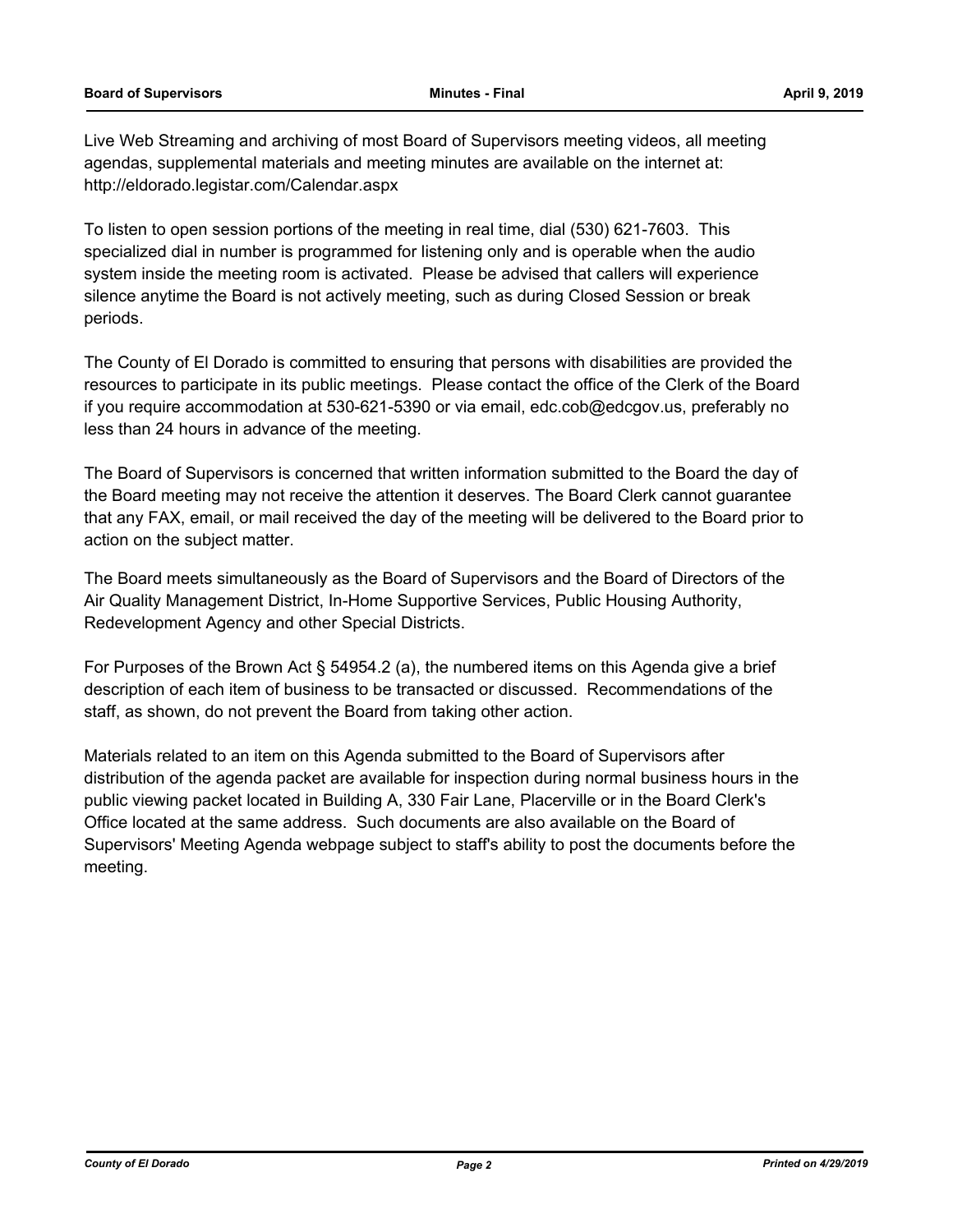## **PROTOCOLS FOR PUBLIC COMMENT**

Public comment will be received at designated periods as called by the Board Chair.

Public comment on items scheduled for Closed Session will be received before the Board recesses to Closed Session.

Except with the consent of the Board, individuals shall be allowed to speak to an item only once.

On December 5, 2017, the Board adopted the following protocol relative to public comment periods. The Board adopted minor revisions to the protocol on February 26, 2019, incorporated herein:

Time for public input will be provided at every Board of Supervisors meeting. Individuals will have three minutes to address the Board. Individuals authorized by organizations will have three minutes to present organizational positions and perspectives and may request additional time, up to five minutes. At the discretion of the Board, time to speak by any individual may be extended.

Public comment on certain agenda items designated and approved by the Board may be treated differently with specific time limits per speaker or a limit on the total amount of time designated for public comment. It is the intent of the Board that quasi-judicial matters have additional flexibility depending upon the nature of the issue. It is the practice of the Board to allocate 20 minutes for public comment during Open Forum and for each agenda item to be discussed. (Note: Unless designated on the agenda, there is no Open Forum period during Special Meetings.)

Individual Board members may ask clarifying questions but will not engage in substantive dialogue with persons providing input to the Board.

If a person providing input to the Board creates a disruption by refusing to follow Board guidelines, the Chair of the Board may take the following actions:

Step 1. Request the person adhere to Board guidelines. If the person refuses, the Chair may turn off the speaker's microphone.

Step 2. If the disruption continues, the Chair may order a recess of the Board meeting.

Step 3. If the disruption continues, the Chair may order the removal of the person from the Board meeting.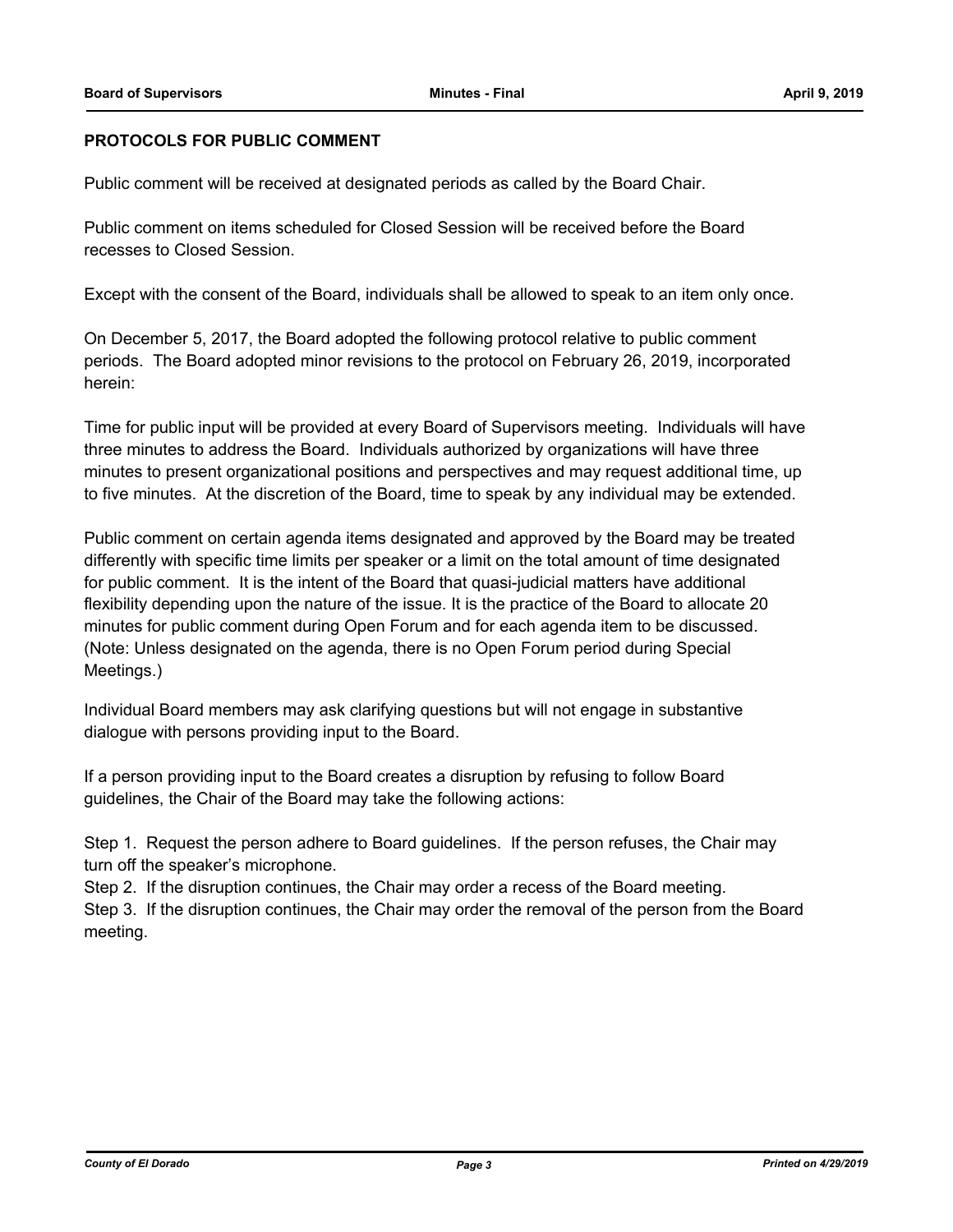#### **9:01 A.M. - CALLED TO ORDER**

Present: 5 - Supervisor Veerkamp, Supervisor Frentzen, Supervisor Novasel, Supervisor Hidahl and Supervisor Parlin

### **INVOCATION AND PLEDGE OF ALLEGIANCE TO THE FLAG**

**Pastor Dave Cooke of the Cold Springs Community Church gave the Invocation. Supervisor Frentzen led the Pledge of Allegiance to the Flag.**

#### **ADOPTION OF THE AGENDA AND APPROVAL OF CONSENT CALENDAR**

**A motion was made by Supervisor Hidahl, seconded by Supervisor Frentzen to Adopt the Agenda and Approve the Consent Calendar with the following change: Supervisor Frentzen registered a No vote on item 15 expressing serious** 

**concerns regarding the California Tahoe Emergency Services Operations Authority's Financial Audit Reports.**

**Yes:** 5 - Veerkamp, Frentzen, Novasel, Hidahl and Parlin

The Board may make any necessary additions, deletions or corrections to the agenda including moving items to or from the Consent Calendar and adopt the agenda and the Consent Calendar with one single vote. A Board member may request an item be removed from the Consent Calendar for discussion and separate Board action. At the appropriate time as called by the Board Chair, members of the public may make a comment on matters on the Consent Calendar prior to Board action.

## **OPEN FORUM**

*Public Comment: K. Payne, M. Lane, T. Janies, K. Lipon, T. Kayes, L. Knutson*

[19-0619](http://eldorado.legistar.com/gateway.aspx?m=l&id=/matter.aspx?key=25940) OPEN FORUM (See Attachment)

Open Forum is an opportunity for members of the public to address the Board of Supervisors on subject matter that is not on their meeting agenda and within their jurisdiction. Public comments during Open Forum are limited to three minutes per person. Individuals authorized by organizations will have three minutes to present organizational positions and perspectives and may request additional time, up to five minutes. The total amount of time reserved for Open Forum is 20 Minutes.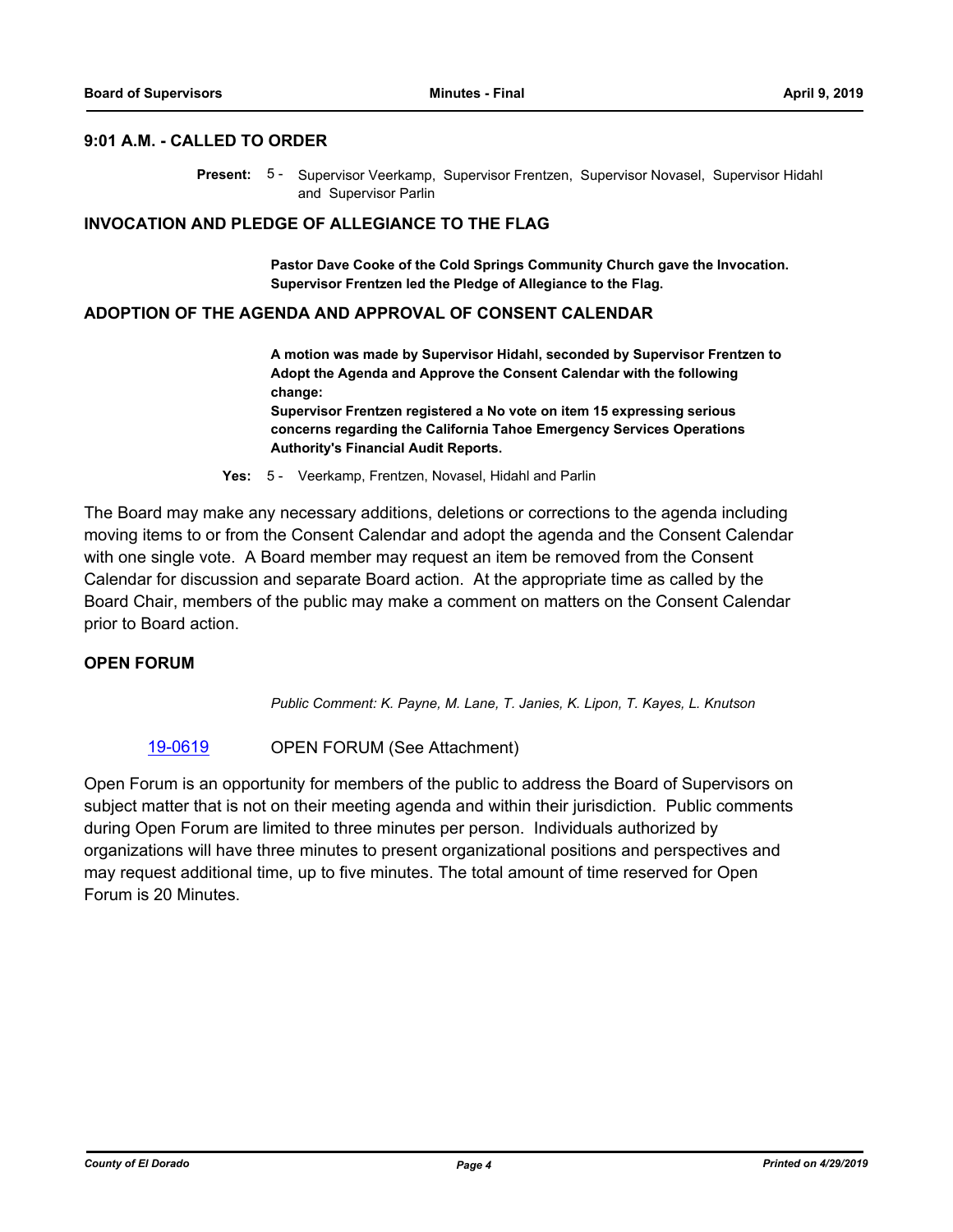## **CONSENT CALENDAR**

**1.** [19-0542](http://eldorado.legistar.com/gateway.aspx?m=l&id=/matter.aspx?key=25863) Clerk of the Board recommending the Board approve the Minutes from the regular meeting of the Board of Supervisors on April 2, 2019.

**This matter was Approved on the Consent Calendar.**

## **GENERAL GOVERNMENT - CONSENT ITEMS**

**2.** [19-0418](http://eldorado.legistar.com/gateway.aspx?m=l&id=/matter.aspx?key=25739) Assessor's Office recommending the Board approve and authorize the Purchasing Agent to sign an amendment to Agreement 902 (478-S1711) with Carie Toeller, DBA C. Toeller Consulting, to extend the term of the existing agreement through 12/31/2019.

**FUNDING:** General Fund.

**This matter was Approved on the Consent Calendar.**

**3.** [19-0238](http://eldorado.legistar.com/gateway.aspx?m=l&id=/matter.aspx?key=25559) Auditor-Controller recommending the Board Approve the Final Passage (Second Reading) of Ordinance **5100** to Levy Special Taxes within Community Facilities District 2019-1 (Bass Lake Hills Services). (Cont. 4/2/19, Item 42)

**Ordinance 5100 was Adopted upon Approval of the Consent Calendar.**

**4.** [16-0305](http://eldorado.legistar.com/gateway.aspx?m=l&id=/matter.aspx?key=20961) Chief Administrative Office recommending the Board find that a state of emergency continues to exist in El Dorado County as a result of unprecedented tree mortality due to drought conditions and related bark beetle infestations. (Cont. 4/2/19, Item 3)

## **This matter was Approved on the Consent Calendar.**

**5.** [19-0430](http://eldorado.legistar.com/gateway.aspx?m=l&id=/matter.aspx?key=25751) Chief Administrative Office, Central Fiscal Division, recommending the Board approve and authorize the Chair to sign Resolution **050-2019** amending the Authorized Personnel Allocation to add 1.0 FTE Sr. Administrative Analyst, 1.0 FTE Administrative Technician, and 0.5 FTE Sr. Office Assistant to the division due to the transfer of the County's Emergency Preparedness and Response program and the Emergency Medical Services program duties to the Chief Administrative Office.

> **FUNDING:** Combination of CSA (96%), State (1%), and General Fund (3%).

**Resolution 050-2019 was Adopted upon Approval of the Consent Calendar.**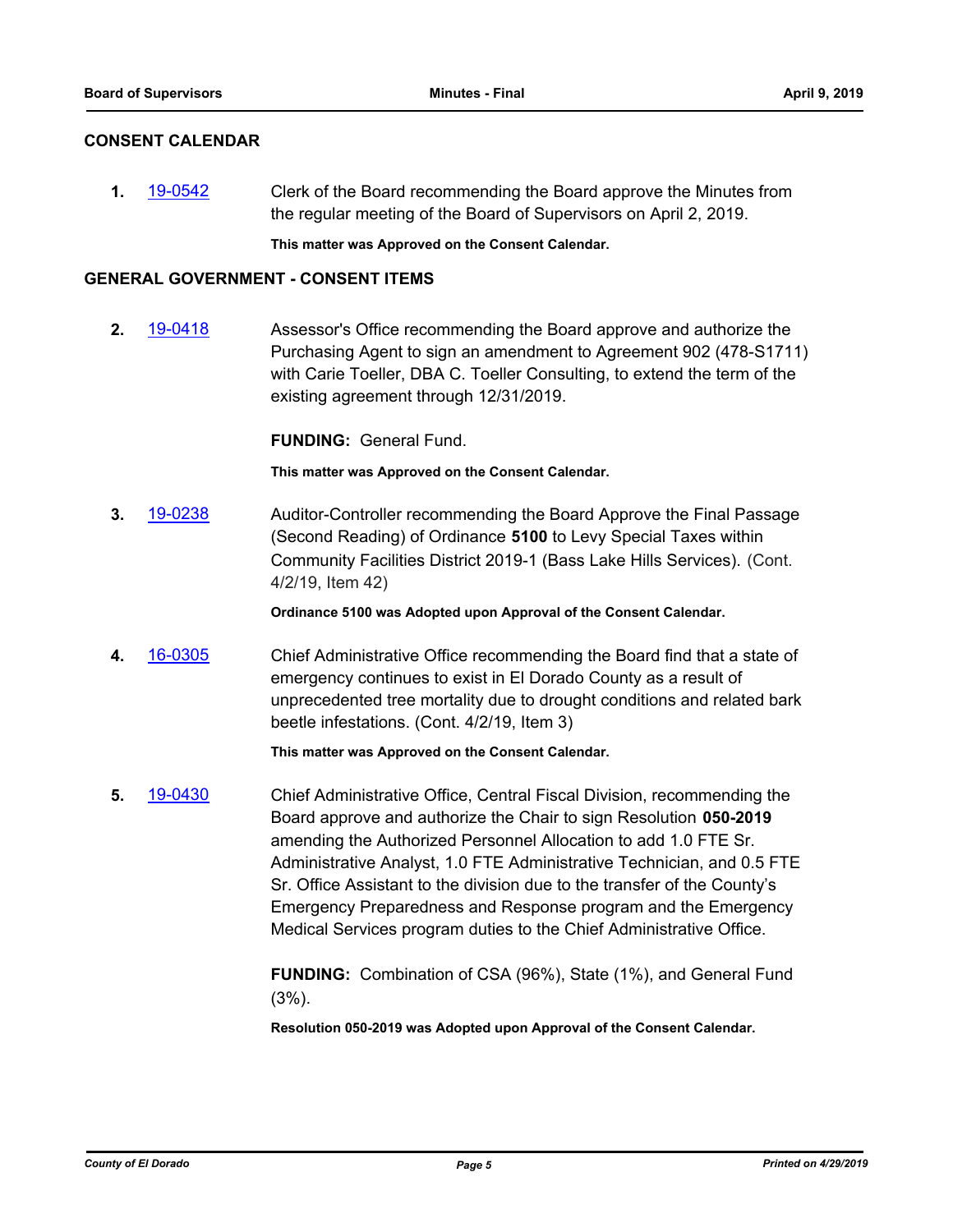**6.** [19-0445](http://eldorado.legistar.com/gateway.aspx?m=l&id=/matter.aspx?key=25766) Chief Administrative Office, Procurement and Contracts Division, presenting a list of County surplus property and recommending the Board so declare and authorize disposal of same in accordance with the procedures outlined in the County's Purchasing Ordinance, Chapter 3.12 and Section 3.12.220 thereof.

**FUNDING:** Various.

**This matter was Approved on the Consent Calendar.**

**7.** [19-0549](http://eldorado.legistar.com/gateway.aspx?m=l&id=/matter.aspx?key=25870) Clerk of the Board, based upon the recommendation of Supervisor Parlin, recommending the Board make the following appointments to the Kelsey Cemetery District: Reappoint George H. Heneger, Member, Term Expiration 4/9/2023. Reappoint Raymond LeVitt, Member, Term Expiration 4/9/2023. Reappoint Patricia H. Lyons, Member, Term Expiration 4/9/2023. Reappoint Robert A. Villalobos, Member, Term Expiration 4/9/2023.

**This matter was Approved on the Consent Calendar.**

**8.** [19-0530](http://eldorado.legistar.com/gateway.aspx?m=l&id=/matter.aspx?key=25851) El Dorado County Fair Board of Directors inviting the Board of Supervisors to an informal annual luncheon and presentation on Monday, April 29, 2019 at 12:00 P.M. at the El Dorado County Fairgrounds (Marshall Building), 100 Placerville Drive, Placerville, CA.

**This matter was Approved on the Consent Calendar.**

**9.** [19-0496](http://eldorado.legistar.com/gateway.aspx?m=l&id=/matter.aspx?key=25817) Human Resources Department recommending the Board 1) Approve and adopt new and revised class specifications for the Information Technologies Department; and 2) Adopt and authorize the Chair to sign Resolution **052-2019** to approve five title changes; the salary range, job class number, and bargaining unit for six new classifications; change to salary range and FLSA status for the Information Technology Supervisor classification; and associated changes to the personnel allocation.

## **Director of Human Resources recommending this matter be continued off calendar.**

**FUNDING:** General Fund.

**This matter was Continued off Calendar upon Approval of the Consent Calendar.**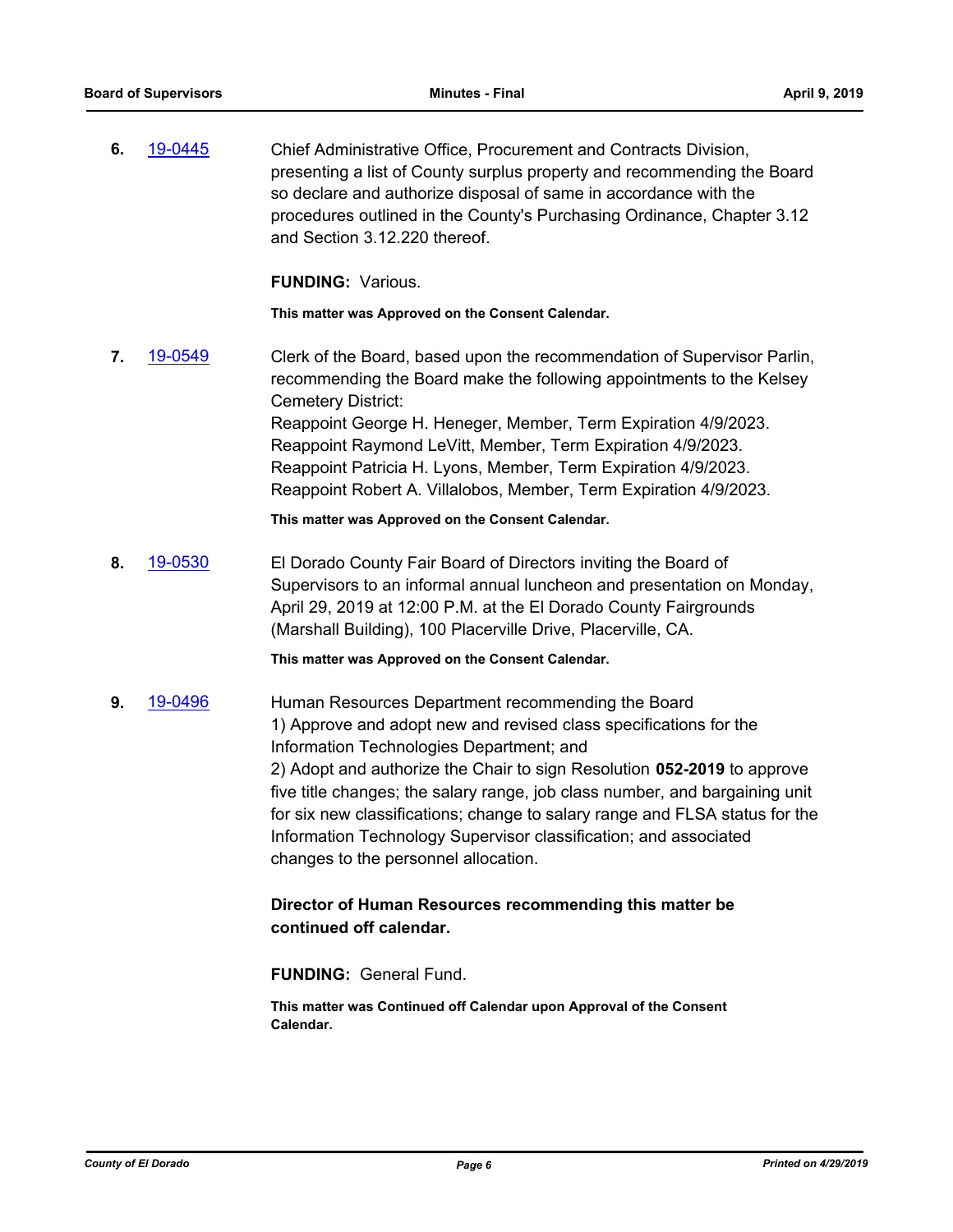**10.** [19-0548](http://eldorado.legistar.com/gateway.aspx?m=l&id=/matter.aspx?key=25869) Human Rights Commission recommending the Board approve the Commission Bylaws, approved by the Commission on November 19, 2018. (Est. Time: 10 Min.)

### **FUNDING:** N/A

*Public Comment: T. Kayes, L. Gularte*

**Item 10 was moved to 11:00 A.M. - TIME ALLOCATION A motion was made by Supervisor Veerkamp, seconded by Supervisor Frentzen to Approve this matter with a change to the bylaws language in Article V – Meetings A. as follows: From - "The Commission shall hold regular meetings on the second Monday of each month." To - "The Commission shall hold meetings on a monthly basis."**

- **Yes:** 5 Veerkamp, Frentzen, Novasel, Hidahl and Parlin
- **11.** [19-0557](http://eldorado.legistar.com/gateway.aspx?m=l&id=/matter.aspx?key=25878) Recorder-Clerk recommending the Board: 1) Recognize and acknowledge Linda Pinelli on her retirement from the County of El Dorado after 34 years of dedicated service; and 2) Approve and authorize the Chair to sign a Proclamation recognizing Linda Pinelli's dedication to public service and to congratulate her on her retirement on April 12, 2019.

#### **FUNDING:** N/A

**This matter was Approved on the Consent Calendar.**

**12.** [19-0544](http://eldorado.legistar.com/gateway.aspx?m=l&id=/matter.aspx?key=25865) Supervisor Frentzen recommending the Board approve and authorize the Chair to sign Resolution **053-2019** permitting J&M Displays West to conduct a firework display at the Cameron Park Lake on Saturday, June 29, 2019, as part of the Cameron Park Community Services District's 19th Annual Summer Spectacular event, contingent upon full compliance of necessary requirements, insurance, contracts and permits as deemed necessary by the fire control authorities and the various agencies.

**Resolution 053-2019 was Adopted upon Approval of the Consent Calendar.**

**13.** [19-0534](http://eldorado.legistar.com/gateway.aspx?m=l&id=/matter.aspx?key=25855) Supervisor Veerkamp recommending the Board adopt and authorize the Chair to sign Resolution **054-2019** for minor updates and to reflect the name change from the El Dorado Arts Council to Arts and Culture of El Dorado, which continues to serve as the County's local partner with the California Arts Council. Adoption of this Resolution rescinds and replaces Resolution 039-2013.

**Resolution 054-2019 was Adopted upon Approval of the Consent Calendar.**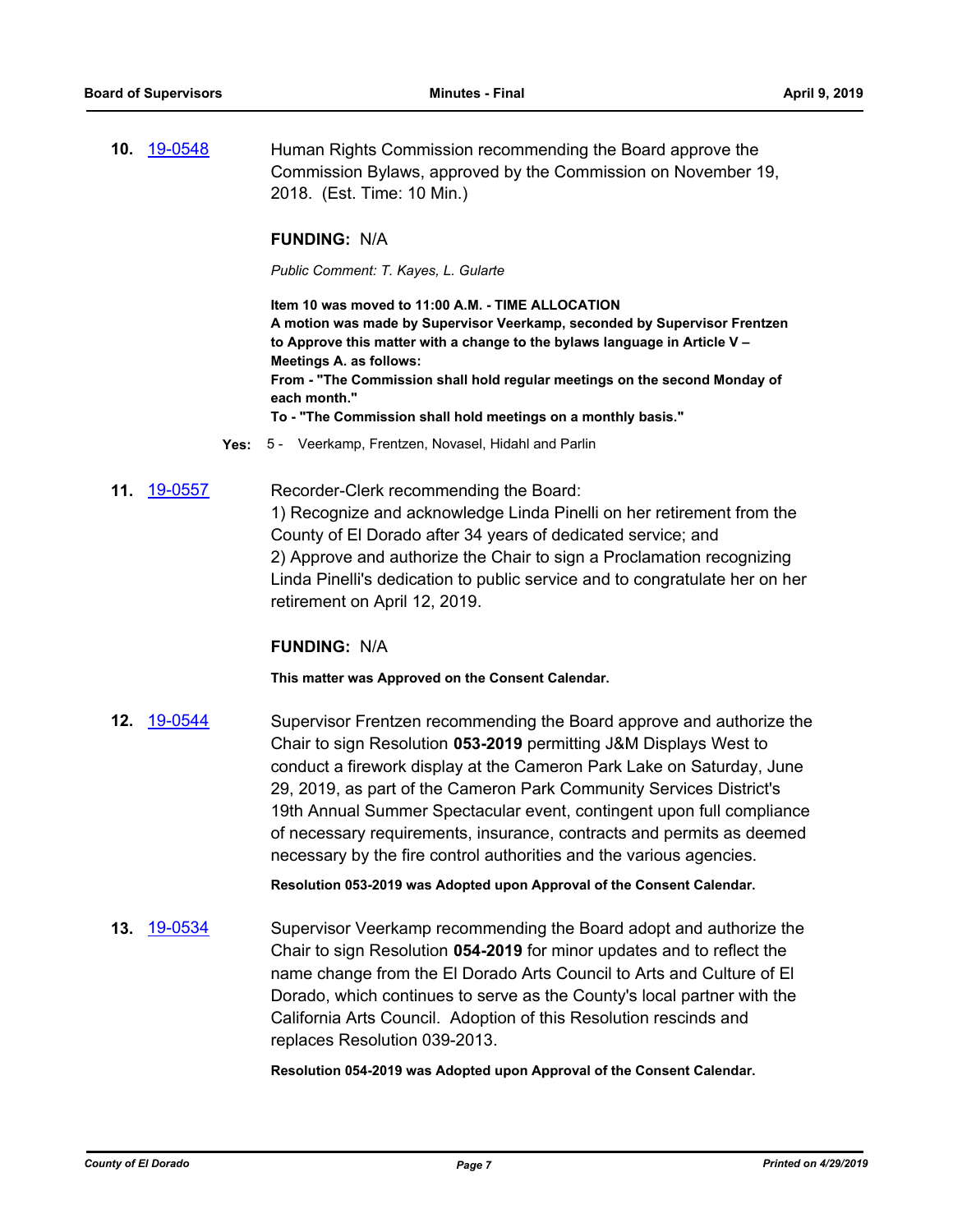#### **HEALTH AND HUMAN SERVICES - CONSENT ITEMS**

**14.** [19-0318](http://eldorado.legistar.com/gateway.aspx?m=l&id=/matter.aspx?key=25639) Health and Human Services Agency recommending the Board: 1) Approve and authorize the Chair to sign Amendment III to Agreement for Services 3093 (188-S1610) with New Connections Communications, Inc., for the provision of telephone exchange services for the County of El Dorado Health and Human Services Agency, Adult Protective Services, Behavioral Health, Child Welfare Services, Public Guardian, Public Health, and Substance Use Disorder, extending the term for one (1) year and eleven (11) months to cover the period of April 20, 2016 through April 30, 2020, with no change to the maximum obligation; 2) Make findings in accordance with County Ordinance 3.13.030 that it is more economical and feasible to contract with New Connections Communications, Inc. for services provided under this Agreement 3093 (188-S1610) because the County has neither the staff nor facilities to perform said services; and 3) Authorize the Purchasing Agent, or designee, to execute further documents relating to Agreement for Services 3093 (188-S1610), including amendments which do not increase the maximum dollar amount or term of the Agreement, and contingent upon approval by County Counsel and Risk Management.

**FUNDING:** 49% Federal, 27% Realignment, and 24% State.

**This matter was Approved on the Consent Calendar.**

**15.** [19-0322](http://eldorado.legistar.com/gateway.aspx?m=l&id=/matter.aspx?key=25643) Health and Human Services Agency recommending the Board: 1) Receive and file the California Tahoe Emergency Services Operations Authority's Financial Audit Reports for Fiscal Year 2015-16; and 2) Receive and file the California Tahoe Emergency Services Operations Authority's Financial Audit Reports for Fiscal Year 2016-17.

> **FUNDING:** Fee-for-service and local tax revenue to County Service Area No. 3.

**This matter was Approved on the Consent Calendar. Supervisor Frentzen registered a No vote on this item expressing serious concerns regarding the California Tahoe Emergency Services Operations Authority's Financial Audit Reports.**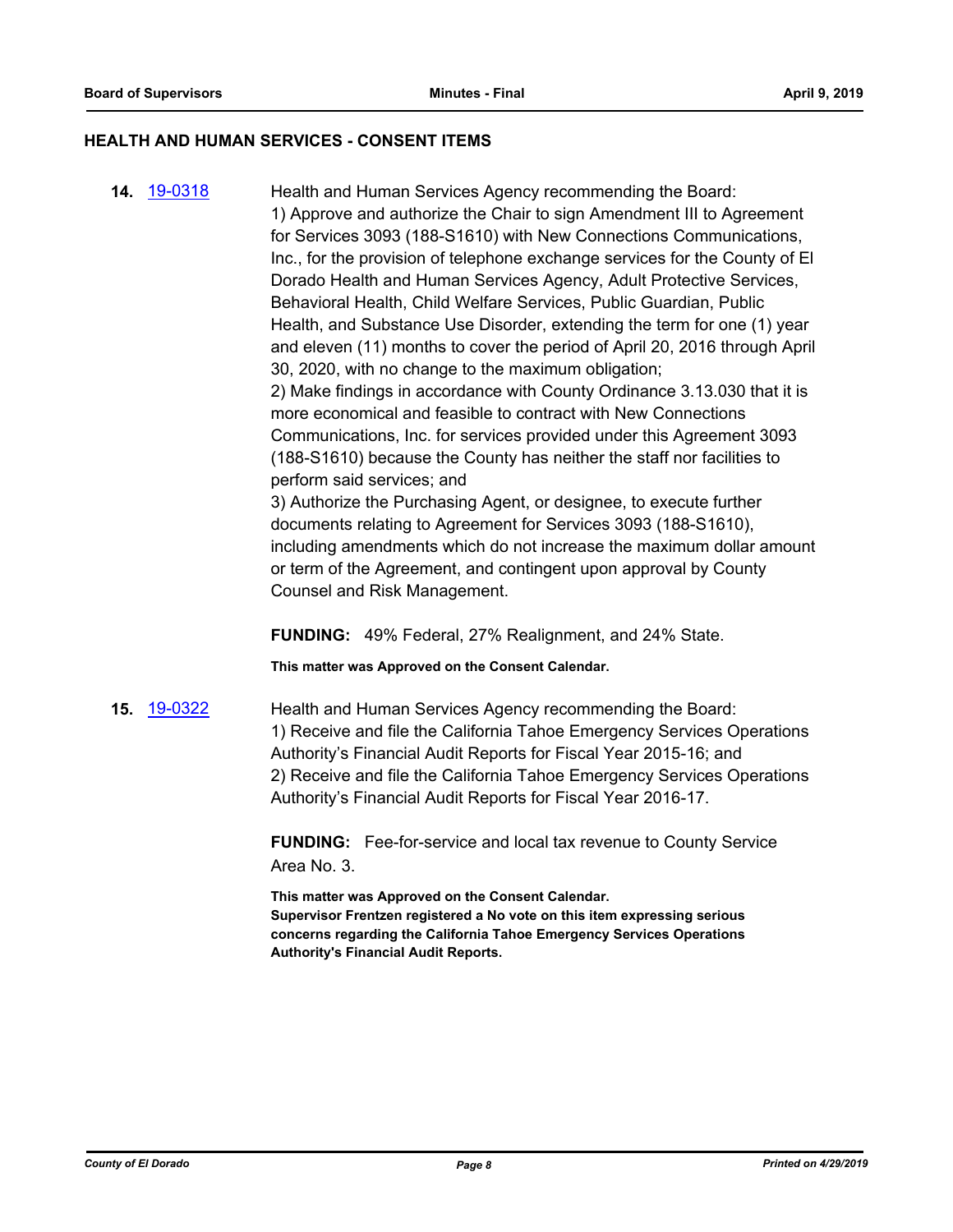**16.** [19-0462](http://eldorado.legistar.com/gateway.aspx?m=l&id=/matter.aspx?key=25783) Health and Human Services Agency recommending the Board adopt and authorize the Chair to sign a Proclamation to recognize April 7, 2019 through April 13, 2019 as "National Animal Care and Control Appreciation Week" in the County of El Dorado.

## **FUNDING:** N/A

**This matter was Approved on the Consent Calendar.**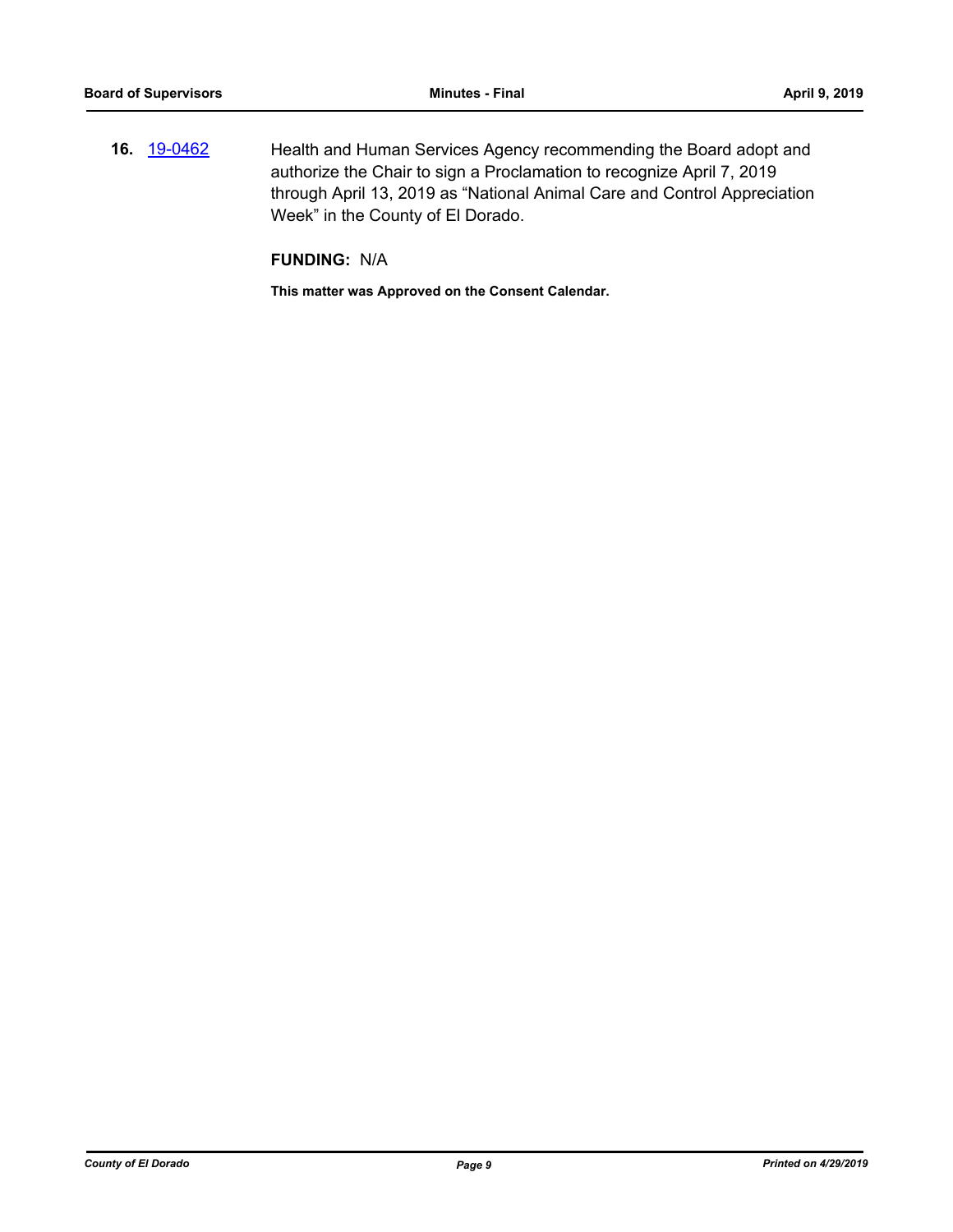#### **LAND USE AND DEVELOPMENT - CONSENT ITEMS**

**17.** [18-1831](http://eldorado.legistar.com/gateway.aspx?m=l&id=/matter.aspx?key=25182) Department of Transportation recommending the Board: 1) Award Request for Proposal 19-918-020 to the successful proposer, HDR Construction Control Corporation; 2) Make findings in accordance with Section 3.13.030 of the County Ordinance that it is more economical and feasible to engage an independent contractor for on-call construction support services; and 3) Approve and authorize the Chair to sign Agreement for Services 3562 with HDR Construction Control Corporation to provide on-call construction support services in the not-to-exceed amount of \$900,000 for a period beginning upon execution and expiring three years thereafter. **FUNDING:** Various funding sources as detailed in the Department of Transportation's Capital Improvement Program, including federal, state, and local funding. **This matter was Approved on the Consent Calendar. 18.** [19-0351](http://eldorado.legistar.com/gateway.aspx?m=l&id=/matter.aspx?key=25672) Department of Transportation is recommending the Board consider the following pertaining to the Hazel Valley Road EID Canal Bridge Replacement Project, CIP 77125 /36105021, Contract 2720: 1) Award the Construction Contract to Q&D Construction, who was the lowest responsive, responsible bidder; 2) Approve and authorize the Chair to sign the Construction Contract, subject to review and approval by County Counsel and Risk Management; and 3) Authorize the Director of Transportation to sign an Escrow Agreement, if requested by the Contractor and in accordance with Public Contract Code Section 22300, for the purpose of holding Contract retention funds. **FUNDING**: Highway Bridge Program (100%). (Federal Funds) **This matter was Approved on the Consent Calendar. 19.** [19-0304](http://eldorado.legistar.com/gateway.aspx?m=l&id=/matter.aspx?key=25626) Environmental Management Department recommending the Board approve and authorize the Chair to sign Resolution **047-2019** authorizing the development and implementation of a business recognition program to formally recognize businesses within the County that have implemented recycling, reuse, or reduction of waste practices that meet or exceed

> **FUNDING:** Non-General Fund / County Service Area No. 10 - Solid Waste Funds.

**Resolution 047-2019 was Adopted upon Approval of the Consent Calendar.**

established criteria and contribute to the countywide goal of 75%

diversion of solid waste from landfilling.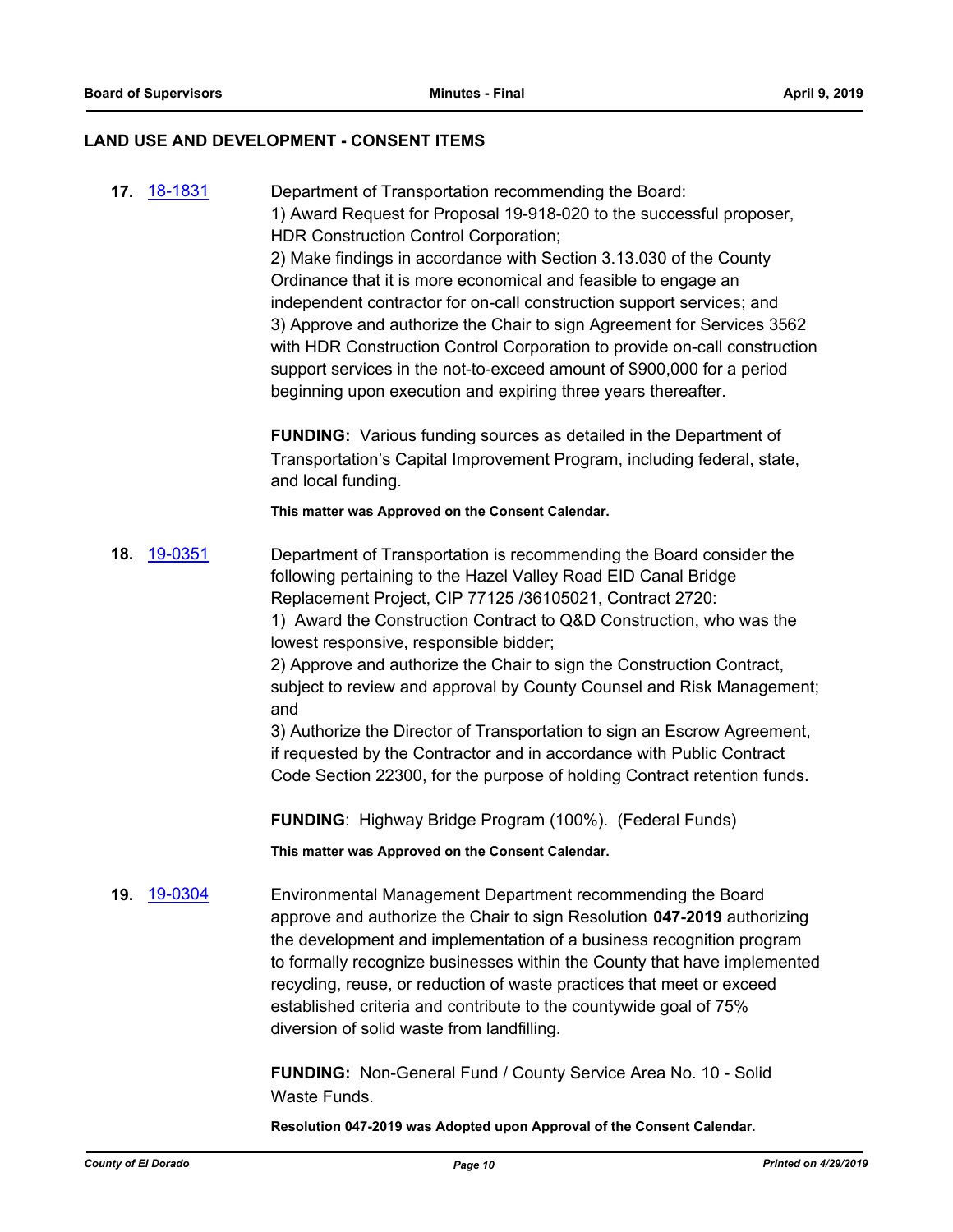## **LAW AND JUSTICE - CONSENT ITEMS**

**20.** [19-0486](http://eldorado.legistar.com/gateway.aspx?m=l&id=/matter.aspx?key=25807) Sheriff's Office recommending the Board approve and authorize the Sheriff to sign the Fiscal Year 2019-20 Boating Safety and Enforcement Financial Aid Contract with the California Department of Parks and Recreation Division of Boating and Waterways in the amount of \$319,546 for the term July 1, 2019 through June 30, 2020 to provide revenue to support boating safety and enforcement activities on the County's rivers and lakes.

> **FUNDING:** State of California Department of Parks and Recreation Division of Boating and Waterways Boating Safety and Enforcement Financial Aid and County Boat Taxes.

**This matter was Approved on the Consent Calendar.**

## **END CONSENT CALENDAR**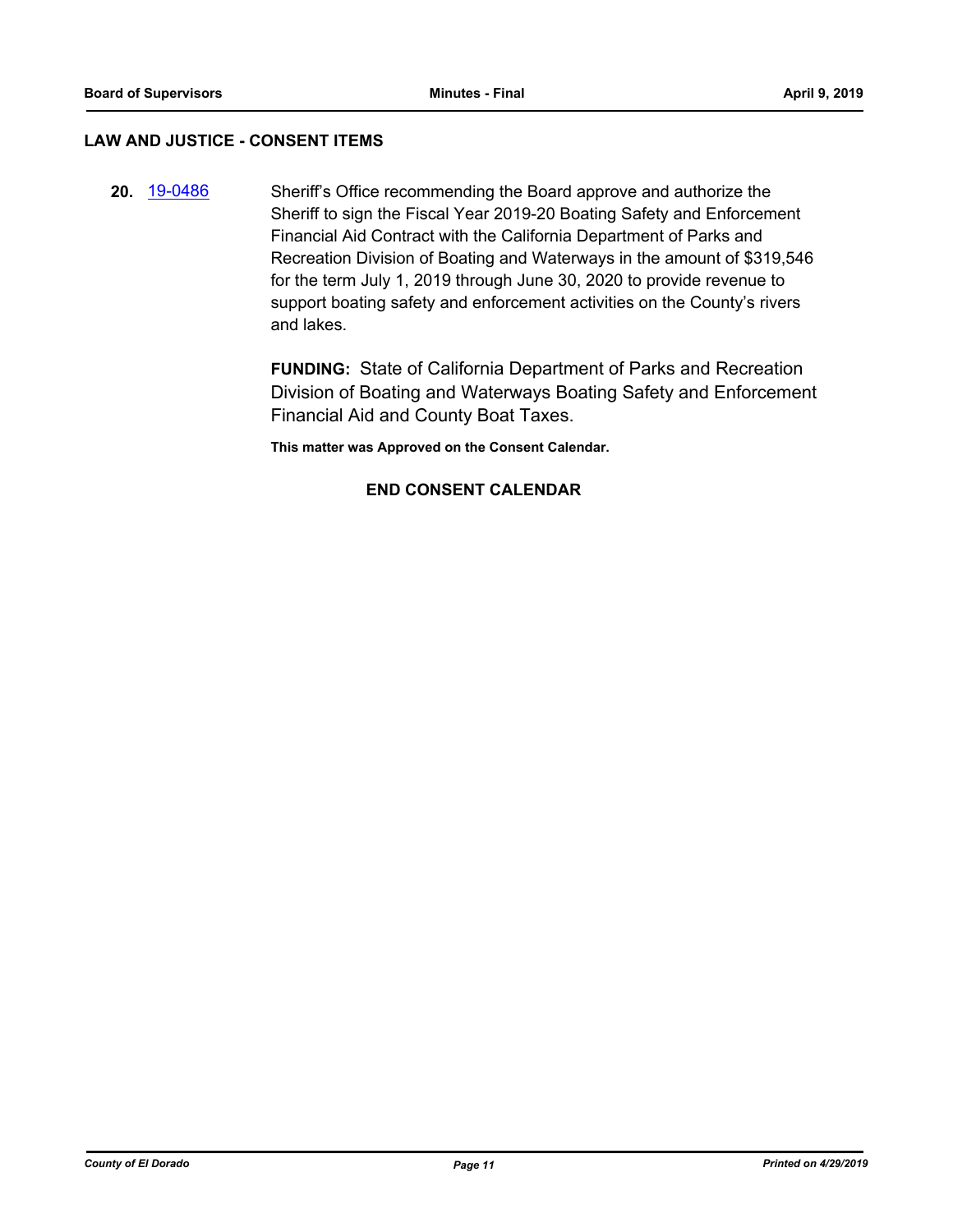#### **DEPARTMENT MATTERS (Items in this category may be called at any time)**

**21.** [19-0489](http://eldorado.legistar.com/gateway.aspx?m=l&id=/matter.aspx?key=25810) Sheriff's Office recommending the Board approve and authorize the Chair to sign the Agreement for Services 3783 with Siemens Industry, Inc. for maintenance, testing, and repairs as needed of the Fire Alarm Systems at the Placerville Jail for a five-year term retroactive to April 1, 2019 through March 31, 2024, in the amount of \$60,000.

**FUNDING:** General Fund.

**Item 21 was moved to the Consent Calendar. This matter was Approved on the Consent Calendar.**

**22. 19-0494** Clerk of the Board providing information regarding the feasibility of County provided business cards for members of boards, committees, and commissions that make a formal request, pursuant to Board direction on March 12, 2019. (Est. Time: 20 Min.)

*Public Comment: K. Payne, M. Lane*

**A motion was made by Supervisor Hidahl, seconded by Supervisor Veerkamp to Continue this matter and direct staff to return to the Board in May 2019 with additional information obtained from Department Heads.**

**Yes:** 5 - Veerkamp, Frentzen, Novasel, Hidahl and Parlin

#### **10:00 A.M. - TIME ALLOCATION**

**23.** [19-0513](http://eldorado.legistar.com/gateway.aspx?m=l&id=/matter.aspx?key=25834) Department of Transportation recommending the Board receive and file a presentation regarding Road Fund Operating Budget Revenue Options. (Est. Time: 1 Hr.)

*Public Comment: B. George, M. Holmer, K. Payne, T. Kayes*

**Received and Filed.**

## **11:00 A.M. - TIME ALLOCATION**

**24.** [19-0410](http://eldorado.legistar.com/gateway.aspx?m=l&id=/matter.aspx?key=25731) Health and Human Services Agency recommending the Board: 1) Approve and authorize the Chair to sign a proclamation to recognize April 7 - 13, 2019 as National Volunteer Week; and 2) Recognize and formally thank the volunteers who work with the Health and Human Services Agency for their time and energy to support and improve our community. (Est. Time: 5 Min.)

#### **FUNDING:** N/A

**Supervisor Novasel read the Proclamation. A motion was made by Supervisor Novasel, seconded by Supervisor Frentzen to Approve this matter.**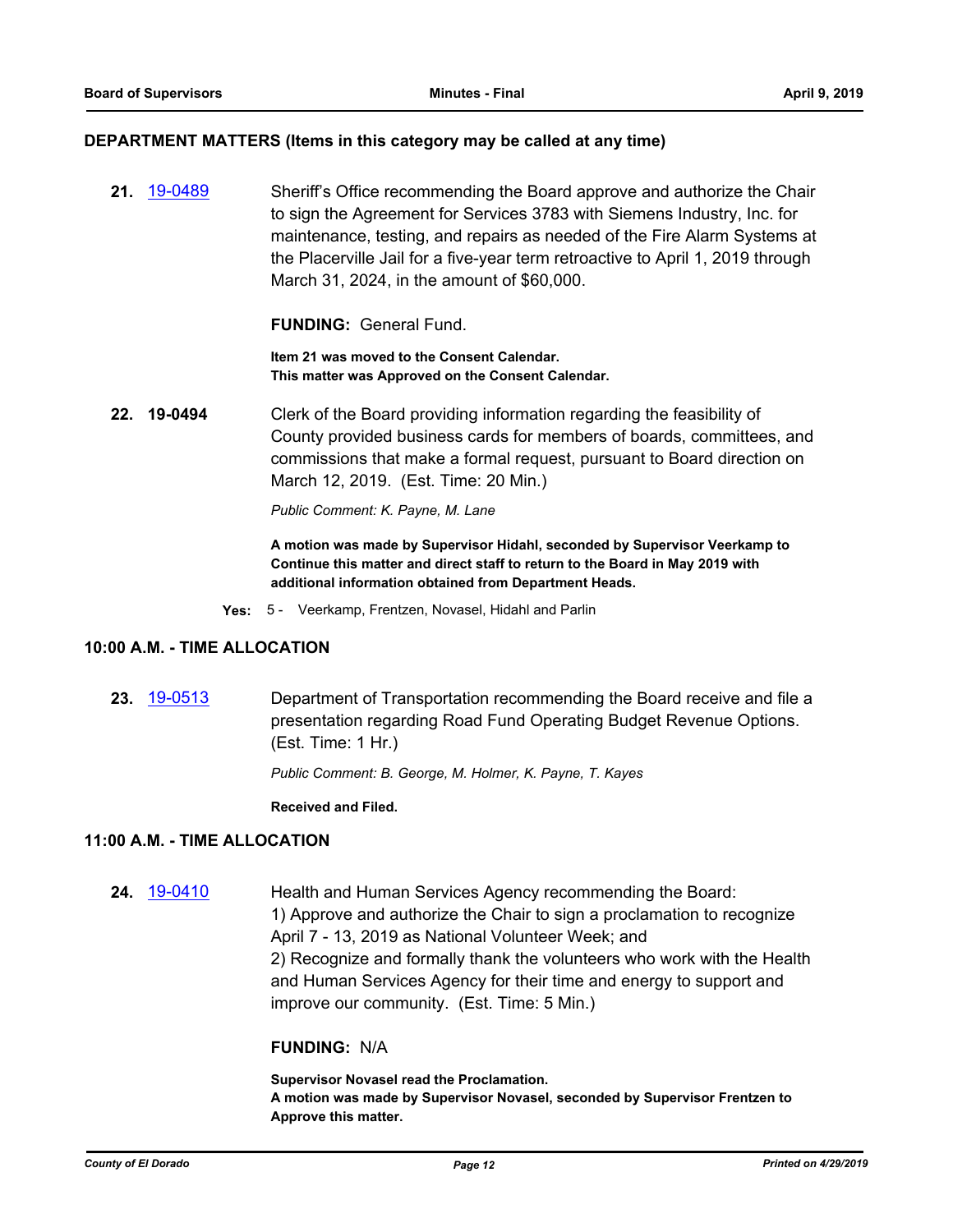**Yes:** 5 - Veerkamp, Frentzen, Novasel, Hidahl and Parlin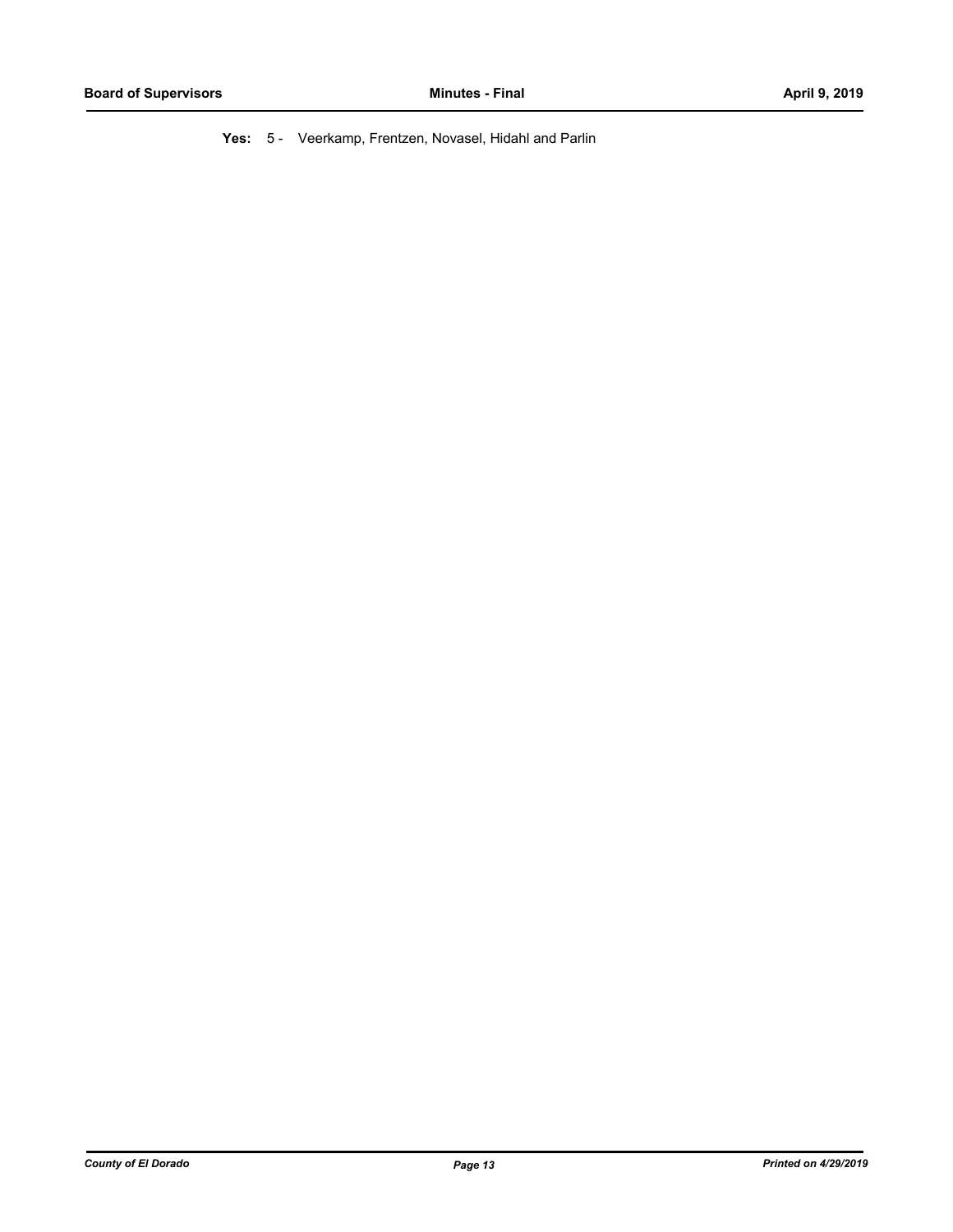## **1:30 P.M. - TIME ALLOCATION**

**25.** [19-0550](http://eldorado.legistar.com/gateway.aspx?m=l&id=/matter.aspx?key=25871) Ad hoc Code Enforcement Advisory Committee recommending the Board receive and file an update on the committee's work to date and future plans in regards to vegetation management. (Est. Time: 1 Hr.)

> *Public Comment: M. Holmer, T. Kayes, F. DuChamp, K. Beals, J. Poke, K. Smith, M. Witt, C. Parker, S. Fredricks*

**Received and Filed.**

#### **ITEMS TO/FROM SUPERVISORS**

| Supervisor Parlin reported on the following:                                       |
|------------------------------------------------------------------------------------|
| Project applications.                                                              |
| Kelsey schoolhouse breakfast.                                                      |
| Kelsey cemetery.                                                                   |
| Veterans meeting.                                                                  |
| Supervisor Veerkamp reported on the following:                                     |
| California Public Utilities Commission meeting.                                    |
| Transit Authority and Transportation Commission meetings.                          |
| Tree Mortality task force meeting.                                                 |
| Sacramento Area Council of Government strategic planning.                          |
| Forest Management task force meeting.                                              |
| CalTrans meeting.                                                                  |
| Supervisor Frentzen reported on the following:                                     |
| New Employee Orientation.                                                          |
| Transit Authority and Transportation Commission meetings.                          |
| <b>Cameron Park Community Services District.</b>                                   |
| El Dorado Hills Chamber luncheon.                                                  |
| Supervisor Hidahl reported on the following:                                       |
| El Dorado Hills Chamber luncheon.                                                  |
| Transit Authority and Transportation Commission meetings.                          |
| Planning staff meeting.                                                            |
| El Dorado Hills Advisory Committee meeting.                                        |
| Supervisor Novasel reported on the following:                                      |
| Assemblyman Bigelow meeting.                                                       |
| Public Health accreditation meeting.                                               |
| Human Rights Commission Ad Hoc meeting.                                            |
| <b>Pollock Pines community meeting.</b>                                            |
|                                                                                    |
| Don Ashton, Chief Administrative Officer, reported on the following:               |
| Transportation Director correspondence regarding Assemblyman Bigelow's<br>meeting. |
| والمحابر فوجعت سعائه معط امعمد المتحد                                              |

**No Board meeting next week.**

**Special Board meeting April 22, 2019. Regular Board meeting on April 23, 2019.**

**CAO UPDATE**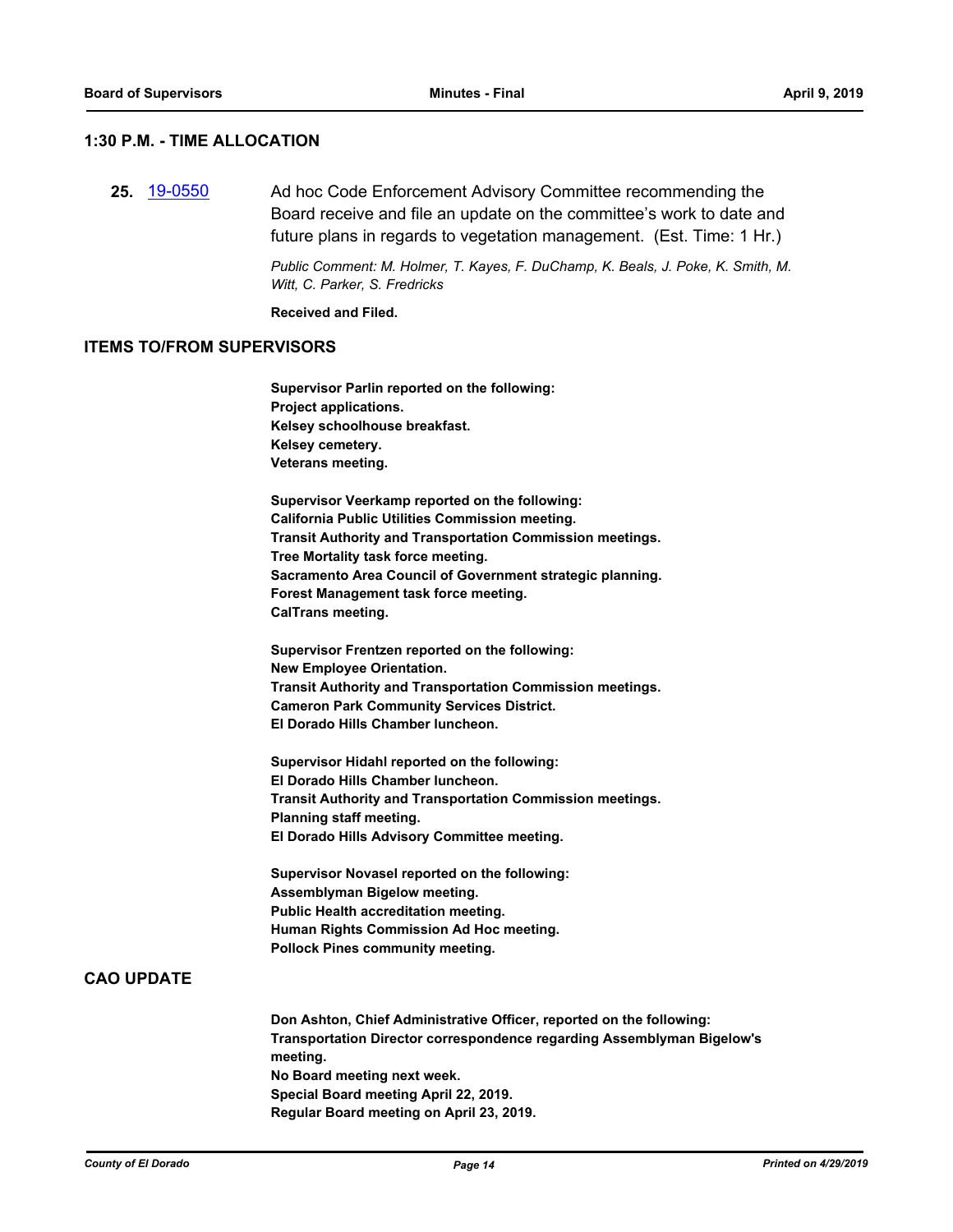## **ADJOURNED AT 3:58 P.M.**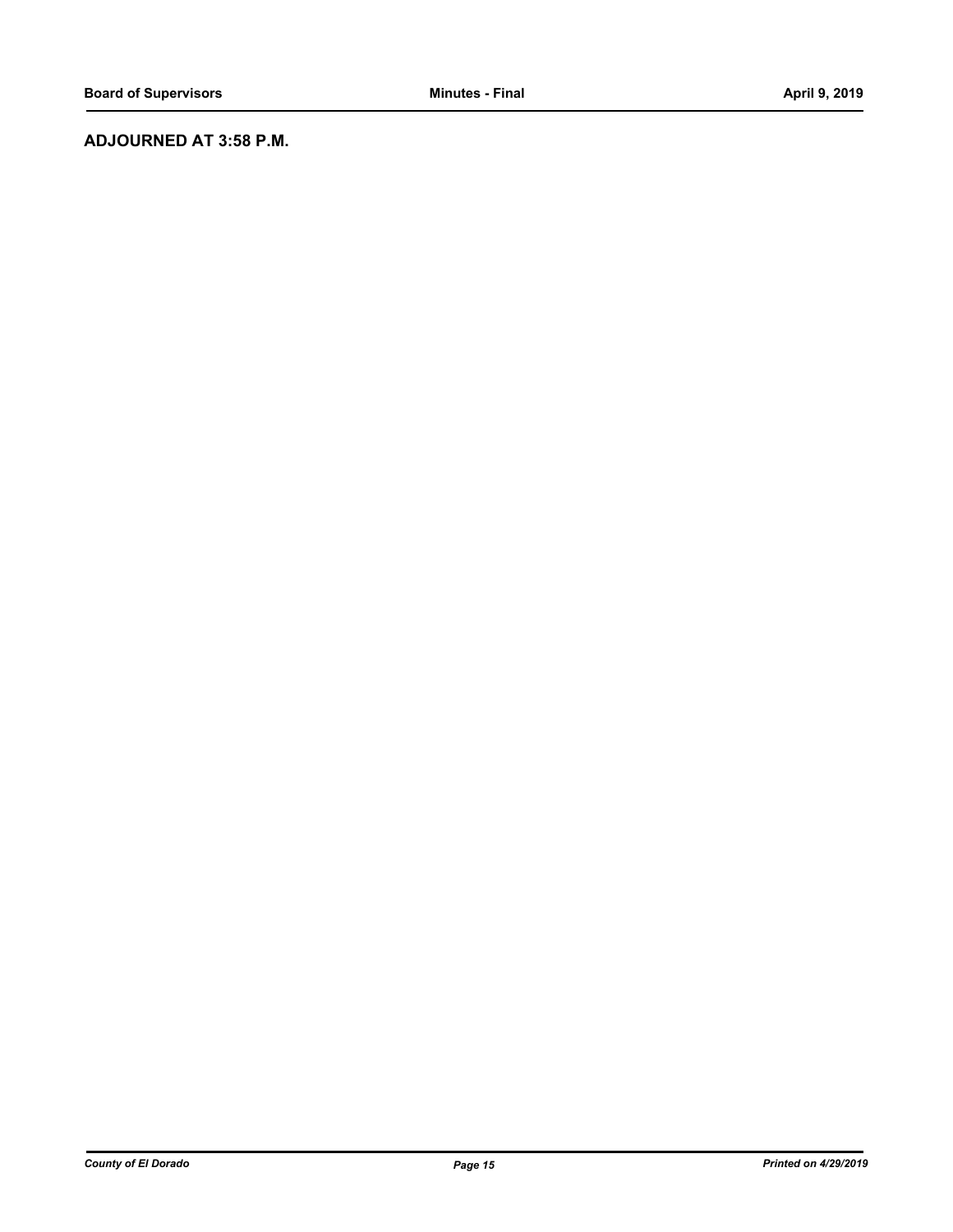## **CLOSED SESSION**

**26.** [19-0511](http://eldorado.legistar.com/gateway.aspx?m=l&id=/matter.aspx?key=25832) **Pursuant to Government Code Section 54957.6 - Conference with Labor Negotiator**: County Negotiator: Director of Human Resources and/or designee. Employee organizations: Operating Engineers Local 3 representing employees in the Trades & Crafts and Corrections Bargaining Units; Deputy Sheriffs Association representing employees in the Law Enforcement Unit; El Dorado County Managers' Association, and El Dorado County Deputy County Counsel Association (Est. Time: 15 Min.)

**No Action Reported. All five Supervisors participated.**

## **27.** [19-0536](http://eldorado.legistar.com/gateway.aspx?m=l&id=/matter.aspx?key=25857) **Pursuant to Government Code section 54956.8 - Conference with Real Property Negotiator**: This body will hold a closed session to give instructions to its negotiator for the Diamond Springs Parkway - Phase 1B Project regarding the real properties located in Diamond Springs with APNs 051-250-51 and 051-250-54, owned by Michael D. Lindeman and Lorraine D. Lindeman, Trustees of the Lindeman Family 2005 Trust dated October 17, 2005. Instructions to El Dorado County's negotiator will concern price and terms of payment and agreement. Kyle Lassner, Right-of-Way Supervisor, is the negotiator on behalf of El Dorado County. The parties with whom El Dorado County's negotiator may negotiate are those parties identified above and their agents and successors. (Est. Time: 10 Min.)

**No Action Reported. All five Supervisors participated.**

**28.** [19-0270](http://eldorado.legistar.com/gateway.aspx?m=l&id=/matter.aspx?key=25592) **Conference with Legal Counsel - Significant Exposure to Litigation** pursuant to Government Code section 54956.9(d)(2) Number of potential cases: (1). (Est. Time: 15 Min.)

**No Action Reported. All five Supervisors participated.**

**29.** [19-0509](http://eldorado.legistar.com/gateway.aspx?m=l&id=/matter.aspx?key=25830) **Conference with Legal Counsel - Initiation of Litigation** pursuant to Government Code section 54956.9(d)(4). Number of potential cases: (1). (Est. Time: 15 Min.)

**No Action Reported. All five Supervisors participated.**

**30.** [19-0556](http://eldorado.legistar.com/gateway.aspx?m=l&id=/matter.aspx?key=25877) **Conference with Legal Counsel - Initiation of Litigation** pursuant to Government Code Section 54956.9(d)(4). Number of potential cases: (1). (Est. Time: 15 Min.)

**No Action Reported. All five Supervisors participated.**